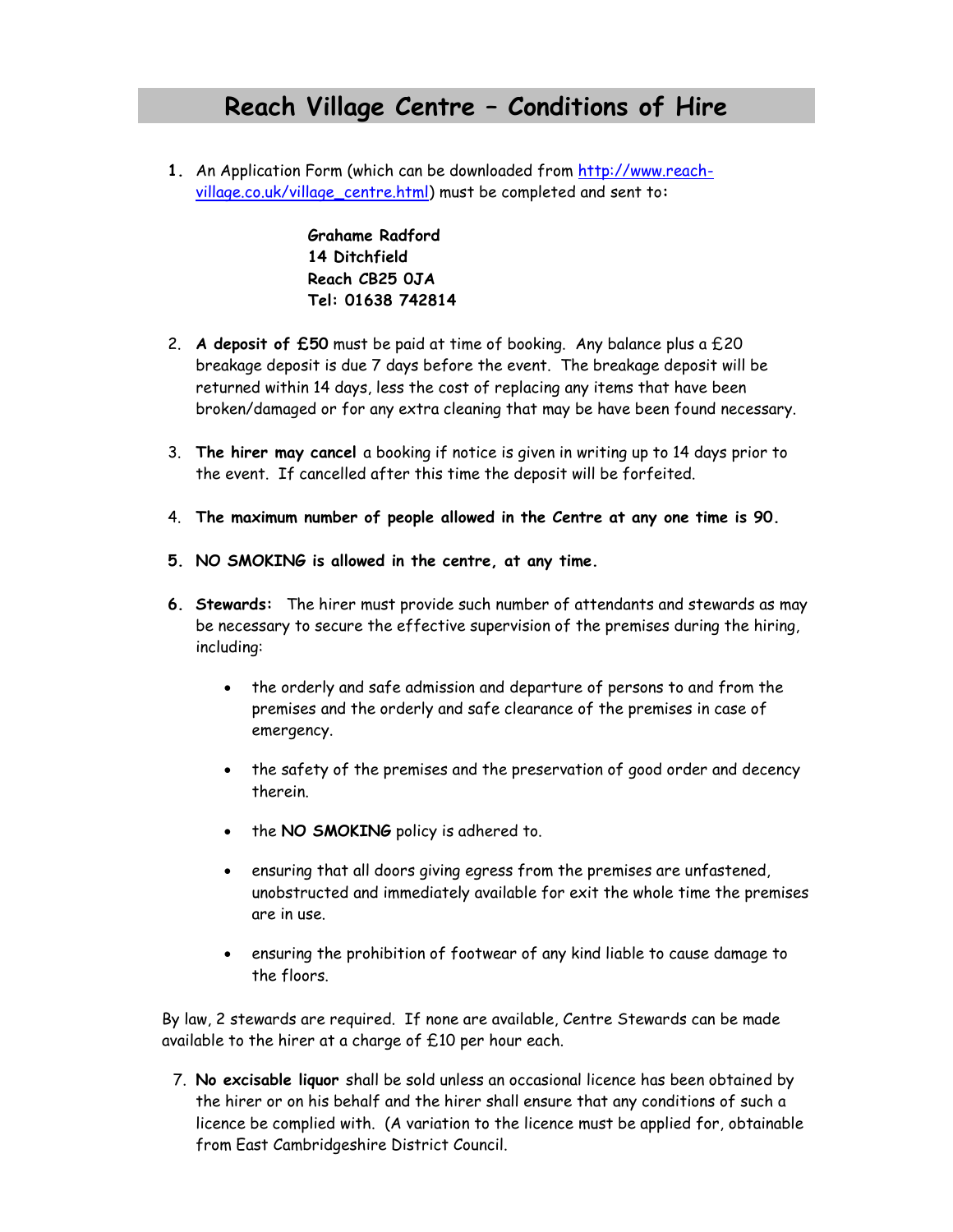- 8. When the premises are hired for the purposes of **auction sales, horticulture shows or other events of a like nature,** the hirer must protect the floor of the Main Hall and Small Hall with suitable covering.
- **9. No nails or fastenings** of any kind (including Bluetak or Sellotape) shall be driven or put into any wall, partition, pillar or other fittings or furniture. The Committee has provided, at various points in the main Hall, a number of hooks and screws to which decorations may be fixed. The Caretaker will indicate these to any hirer.
- **10.The Hirer shall repay** to the Committee on demand, the cost of reinstating or replacing, or repairing any part or parts of the property (which includes all property owned by the Centre, e.g. Crockery) and any of the furniture and fittings which shall be damaged, destroyed, stolen or removed as a result of the negligence of the hirer during the period of the hire.
- **11.The hirer shall indemnify** the Committee against all claims, demands, actions or proceedings in respect of any loss, damage or injury caused of or to any person which shall occur while such person is in or upon part of the property or arise from any accident or occurrence which shall happen while such person is in or upon part of the property or in respect of any loss or damage suffered or sustained by any person by reason of use of the property by the hirer.
- **12.The Committee reserves** unto themselves and their officers, servants and agents a right to every part of the premises at any time when duly authorised so to enter.
- **13.The hirer must not inconvenience** the neighbouring people, or their properties in any way.
- **14.The hirer is responsible** for obtaining necessary theatrical licences and complying with Performing Rights Society Regulations and all Police and Fire Regulations.
- **15.For Sunday hiring** it must be understood that the Church takes priority over any other bookings.
- **16. Limitations of Times of Hire**

**Music and Entertainment must not continue after the hours shown below:**

| <b>Weekday Nights</b>  | Midnight               |
|------------------------|------------------------|
| <b>Saturday Nights</b> | 11:45pm (Hall cleared) |
| <b>Sunday Nights</b>   | 10:00 <sub>pm</sub>    |

**The Hall should be vacated 1 hour after these times, except where stated.**

17. **Keys** can be obtained from Grahame Radford at 14 Ditchfield, Reach (Tel: 01638 742814) and must be returned to him immediately after the period of hire. All keys during the hire period are the responsibility of the hirer.